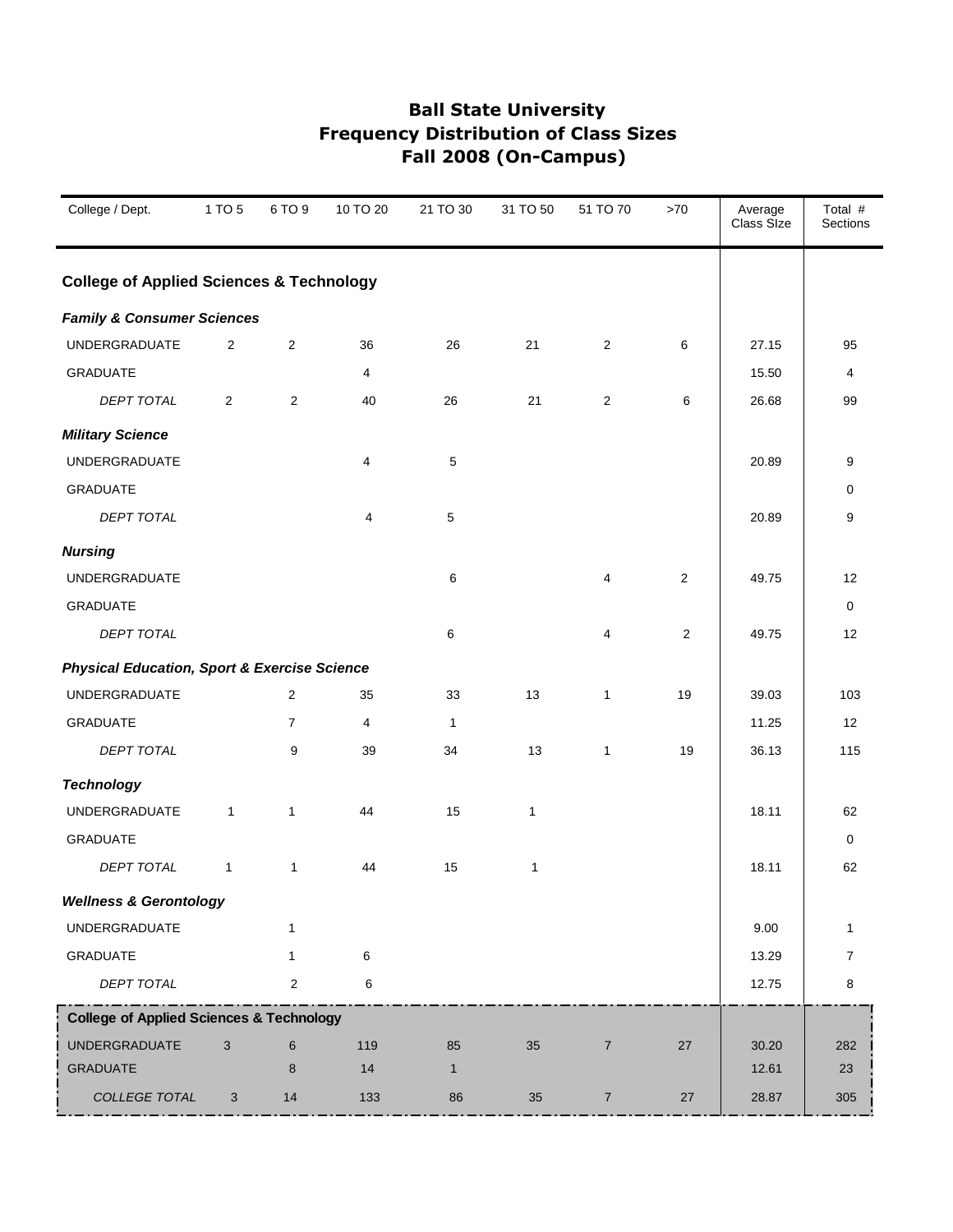| College / Dept.                               | 1 TO 5                                        | 6 TO 9         | 10 TO 20       | 21 TO 30     | 31 TO 50     | 51 TO 70     | >70            | Average<br>Class Size | Total #<br>Sections |  |  |
|-----------------------------------------------|-----------------------------------------------|----------------|----------------|--------------|--------------|--------------|----------------|-----------------------|---------------------|--|--|
|                                               | <b>College of Architecture &amp; Planning</b> |                |                |              |              |              |                |                       |                     |  |  |
| <b>Architecture</b>                           |                                               |                |                |              |              |              |                |                       |                     |  |  |
| <b>UNDERGRADUATE</b>                          |                                               |                | 13             | 8            | 6            |              | $\overline{2}$ | 28.24                 | 29                  |  |  |
| <b>GRADUATE</b>                               |                                               | $\mathbf{1}$   | 5              |              |              |              |                | 12.50                 | 6                   |  |  |
| DEPT TOTAL                                    |                                               | $\mathbf{1}$   | 18             | 8            | 6            |              | $\mathbf{2}$   | 25.54                 | 35                  |  |  |
| <b>CAP Courses</b>                            |                                               |                |                |              |              |              |                |                       |                     |  |  |
| <b>UNDERGRADUATE</b>                          |                                               |                | 10             |              |              |              |                | 18.00                 | 10                  |  |  |
| <b>GRADUATE</b>                               |                                               |                |                |              |              |              |                |                       | 0                   |  |  |
| <b>DEPT TOTAL</b>                             |                                               |                | 10             |              |              |              |                | 18.00                 | 10                  |  |  |
| <b>Landscape Architecture</b>                 |                                               |                |                |              |              |              |                |                       |                     |  |  |
| <b>UNDERGRADUATE</b>                          |                                               |                | 10             | 4            | $\mathbf{3}$ | $\mathbf{1}$ | $\mathbf{1}$   | 26.68                 | 19                  |  |  |
| <b>GRADUATE</b>                               |                                               | 2              | 4              |              |              |              |                | 12.00                 | 6                   |  |  |
| <b>DEPT TOTAL</b>                             |                                               | $\overline{2}$ | 14             | 4            | 3            | $\mathbf{1}$ | $\mathbf{1}$   | 23.16                 | 25                  |  |  |
| <b>Urban Planning</b>                         |                                               |                |                |              |              |              |                |                       |                     |  |  |
| <b>UNDERGRADUATE</b>                          |                                               | $\mathbf{1}$   | $\overline{7}$ | $\mathbf{2}$ |              | $\mathbf{2}$ |                | 25.08                 | 12                  |  |  |
| <b>GRADUATE</b>                               | 1                                             | 3              | 8              |              |              |              |                | 11.42                 | 12                  |  |  |
| <b>DEPT TOTAL</b>                             | $\mathbf{1}$                                  | $\overline{4}$ | 15             | 2            |              | 2            |                | 18.25                 | 24                  |  |  |
| <b>College of Architecture &amp; Planning</b> |                                               |                |                |              |              |              |                |                       |                     |  |  |
| <b>UNDERGRADUATE</b>                          |                                               | $\mathbf{1}$   | 40             | 14           | 9            | 3            | 3              | 25.81                 | 70                  |  |  |
| <b>GRADUATE</b>                               | $\mathbf{1}$                                  | 6              | 17             |              |              |              |                | 11.83                 | 24                  |  |  |
| COLLEGE TOTAL                                 | $\mathbf{1}$                                  | $\overline{7}$ | 57             | 14           | 9            | 3            | 3              | 22.24                 | 94                  |  |  |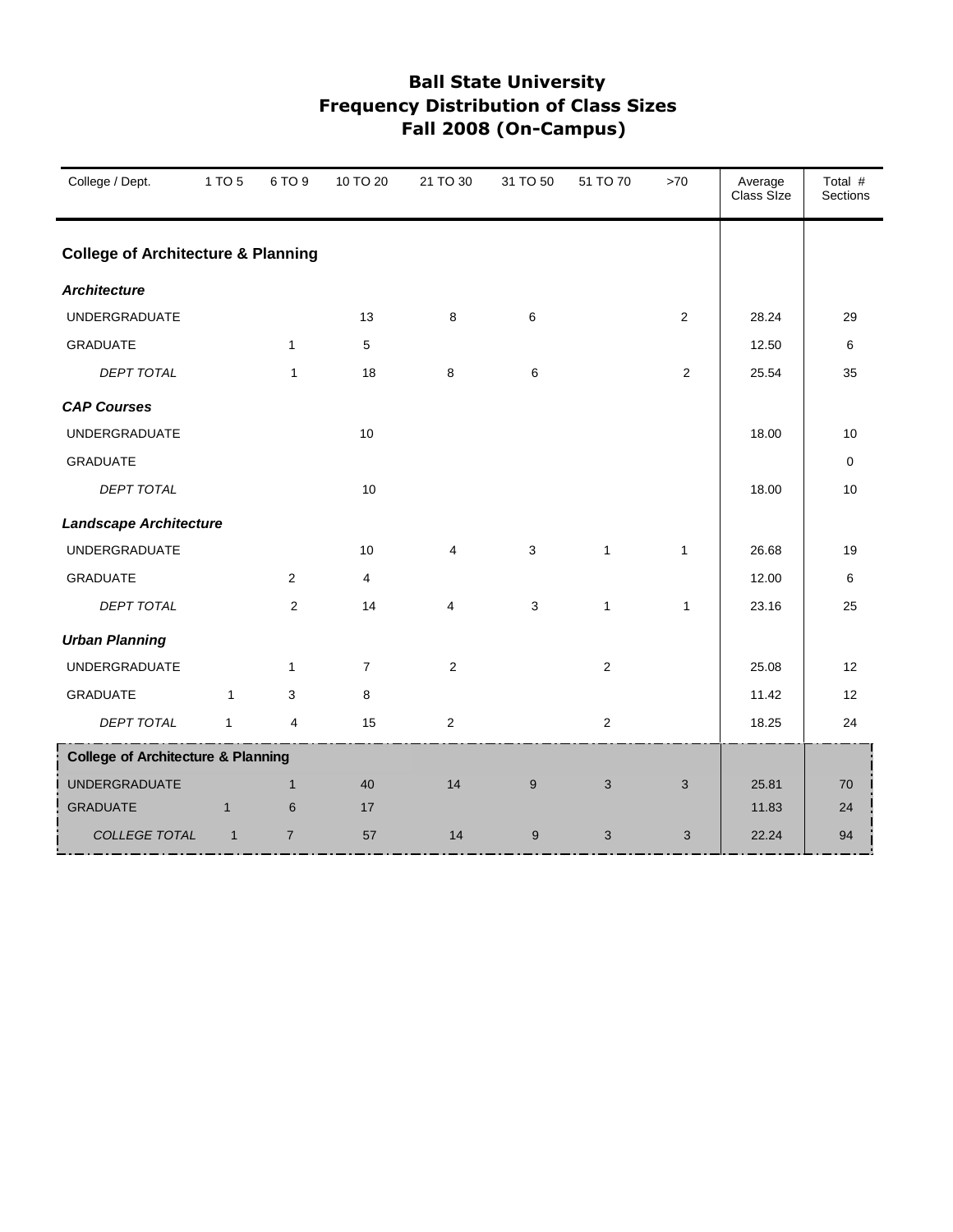| College / Dept.                                           | 1 TO 5       | 6 TO 9                  | 10 TO 20       | 21 TO 30     | 31 TO 50       | 51 TO 70     | >70        | Average<br>Class Size | Total #<br>Sections |
|-----------------------------------------------------------|--------------|-------------------------|----------------|--------------|----------------|--------------|------------|-----------------------|---------------------|
| <b>College of Communication, Information, &amp; Media</b> |              |                         |                |              |                |              |            |                       |                     |
| <b>Center for Info &amp; Comm Sciences</b>                |              |                         |                |              |                |              |            |                       |                     |
| <b>UNDERGRADUATE</b>                                      |              |                         |                |              |                |              |            |                       | 0                   |
| <b>GRADUATE</b>                                           | 1            |                         | $\overline{2}$ | $\mathbf{1}$ | 3              | $\mathbf{1}$ |            | 26.13                 | 8                   |
| <b>DEPT TOTAL</b>                                         | $\mathbf{1}$ |                         | 2              | $\mathbf{1}$ | 3              | $\mathbf{1}$ |            | 26.13                 | 8                   |
| <b>Communication Studies</b>                              |              |                         |                |              |                |              |            |                       |                     |
| <b>UNDERGRADUATE</b>                                      |              |                         | 3              | 27           | $\overline{5}$ | $\mathbf{1}$ | 5          | 62.85                 | 41                  |
| <b>GRADUATE</b>                                           |              |                         | $\overline{4}$ |              |                |              |            | 15.75                 | 4                   |
| <b>DEPT TOTAL</b>                                         |              |                         | $\overline{7}$ | 27           | 5              | $\mathbf{1}$ | 5          | 58.67                 | 45                  |
| <b>Journalism</b>                                         |              |                         |                |              |                |              |            |                       |                     |
| <b>UNDERGRADUATE</b>                                      |              | $\mathbf{1}$            | 44             | 11           | 8              | $\mathbf{1}$ |            | 20.17                 | 65                  |
| <b>GRADUATE</b>                                           |              | $\mathbf{1}$            | 5              |              |                |              |            | 11.00                 | 6                   |
| <b>DEPT TOTAL</b>                                         |              | $\overline{2}$          | 49             | 11           | 8              | $\mathbf{1}$ |            | 19.39                 | 71                  |
| <b>Telecommunications</b>                                 |              |                         |                |              |                |              |            |                       |                     |
| <b>UNDERGRADUATE</b>                                      |              | 3                       | 62             | 12           | 8              |              |            | 19.35                 | 85                  |
| <b>GRADUATE</b>                                           |              |                         | 3              |              |                |              |            | 16.00                 | 3                   |
| <b>DEPT TOTAL</b>                                         |              | 3                       | 65             | 12           | 8              |              |            | 19.24                 | 88                  |
| College of Communication, Information, & Media            |              |                         |                |              |                |              |            |                       |                     |
| <b>UNDERGRADUATE</b>                                      |              | $\overline{\mathbf{4}}$ | 109            | 50           | 21             | 2            | 5          | 28.97                 | 191                 |
| <b>GRADUATE</b>                                           | $\mathbf{1}$ | $\mathbf{1}$            | 14             | $\mathbf{1}$ | 3              | $\mathbf{1}$ |            | 18.38                 | 21                  |
| COLLEGE TOTAL                                             | $\mathbf{1}$ | 5                       | 123            | 51           | 24             | 3            | $\sqrt{5}$ | 27.92                 | 212                 |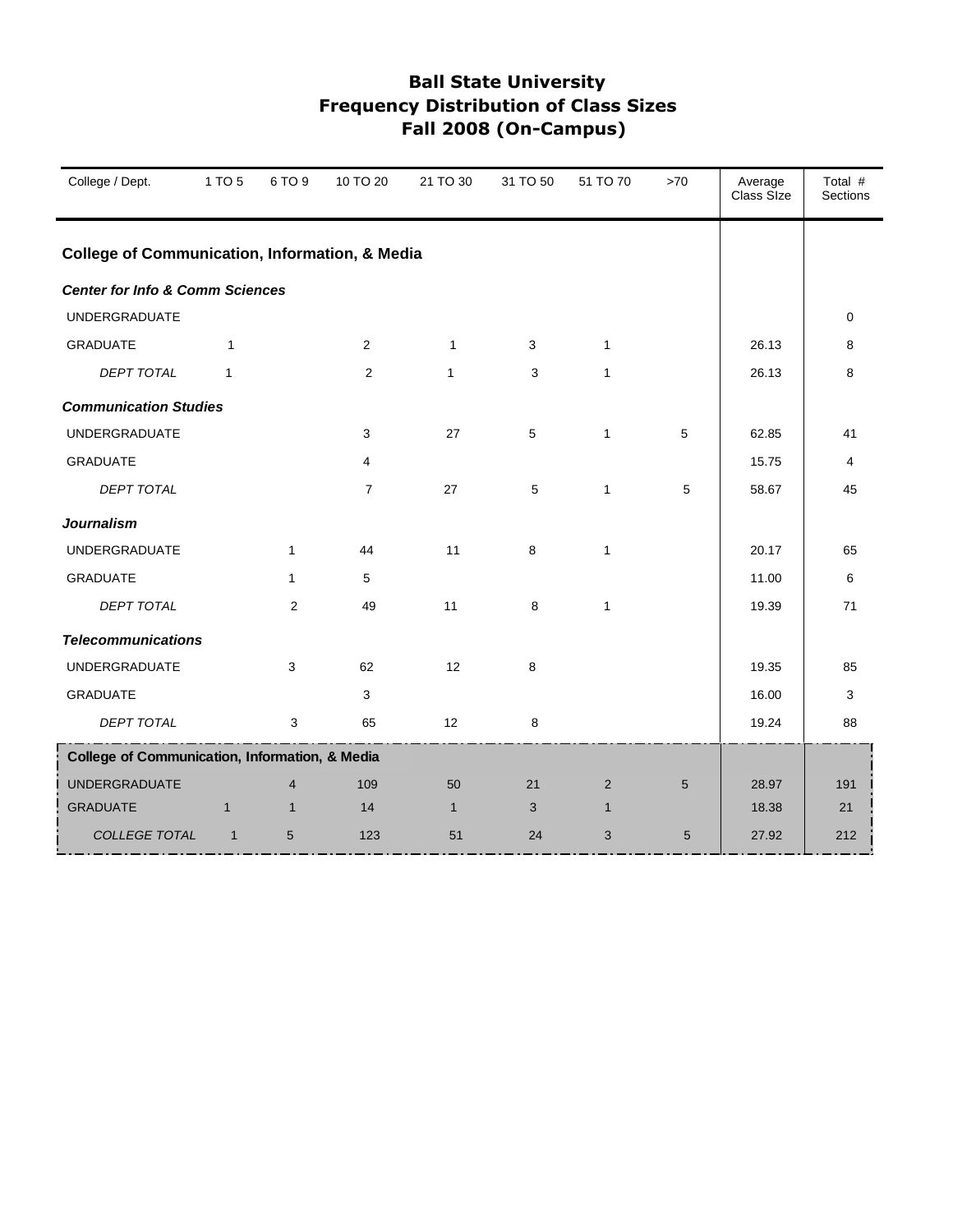| College / Dept.             | 1 TO 5         | 6 TO 9         | 10 TO 20 | 21 TO 30 | 31 TO 50       | 51 TO 70       | $>70$ | Average<br>Class Size | Total #<br>Sections |
|-----------------------------|----------------|----------------|----------|----------|----------------|----------------|-------|-----------------------|---------------------|
| <b>College of Fine Arts</b> |                |                |          |          |                |                |       |                       |                     |
| Art                         |                |                |          |          |                |                |       |                       |                     |
| <b>UNDERGRADUATE</b>        | $\mathbf{1}$   | $\overline{7}$ | 62       | 5        | $\mathbf{1}$   |                | 10    | 25.13                 | 86                  |
| <b>GRADUATE</b>             |                | 2              |          |          |                |                |       | 7.00                  | 2                   |
| <b>DEPT TOTAL</b>           | $\mathbf{1}$   | 9              | 62       | 5        | $\mathbf{1}$   |                | 10    | 24.72                 | 88                  |
| <b>School of Music</b>      |                |                |          |          |                |                |       |                       |                     |
| <b>UNDERGRADUATE</b>        |                | 4              | 46       | 17       | 11             | $\mathbf{1}$   | 3     | 23.73                 | 82                  |
| <b>GRADUATE</b>             | $\mathbf{1}$   | 4              | 3        |          |                |                |       | 9.38                  | 8                   |
| <b>DEPT TOTAL</b>           | $\mathbf{1}$   | 8              | 49       | 17       | 11             | $\mathbf{1}$   | 3     | 22.46                 | 90                  |
| <b>Theatre &amp; Dance</b>  |                |                |          |          |                |                |       |                       |                     |
| <b>UNDERGRADUATE</b>        |                |                | 39       | 18       | $\overline{4}$ | $\mathbf{1}$   | 6     | 28.04                 | 68                  |
| <b>GRADUATE</b>             |                |                |          |          |                |                |       |                       | 0                   |
| <b>DEPT TOTAL</b>           |                |                | 39       | 18       | 4              | $\mathbf{1}$   | 6     | 28.04                 | 68                  |
| <b>College of Fine Arts</b> |                |                |          |          |                |                |       |                       |                     |
| <b>UNDERGRADUATE</b>        | $\mathbf{1}$   | 11             | 147      | 40       | 16             | $\overline{2}$ | 19    | 25.48                 | 236                 |
| <b>GRADUATE</b>             | $\mathbf{1}$   | 6              | 3        |          |                |                |       | 8.90                  | 10                  |
| COLLEGE TOTAL               | $\overline{2}$ | 17             | 150      | 40       | 16             | $\overline{2}$ | 19    | 24.81                 | 246                 |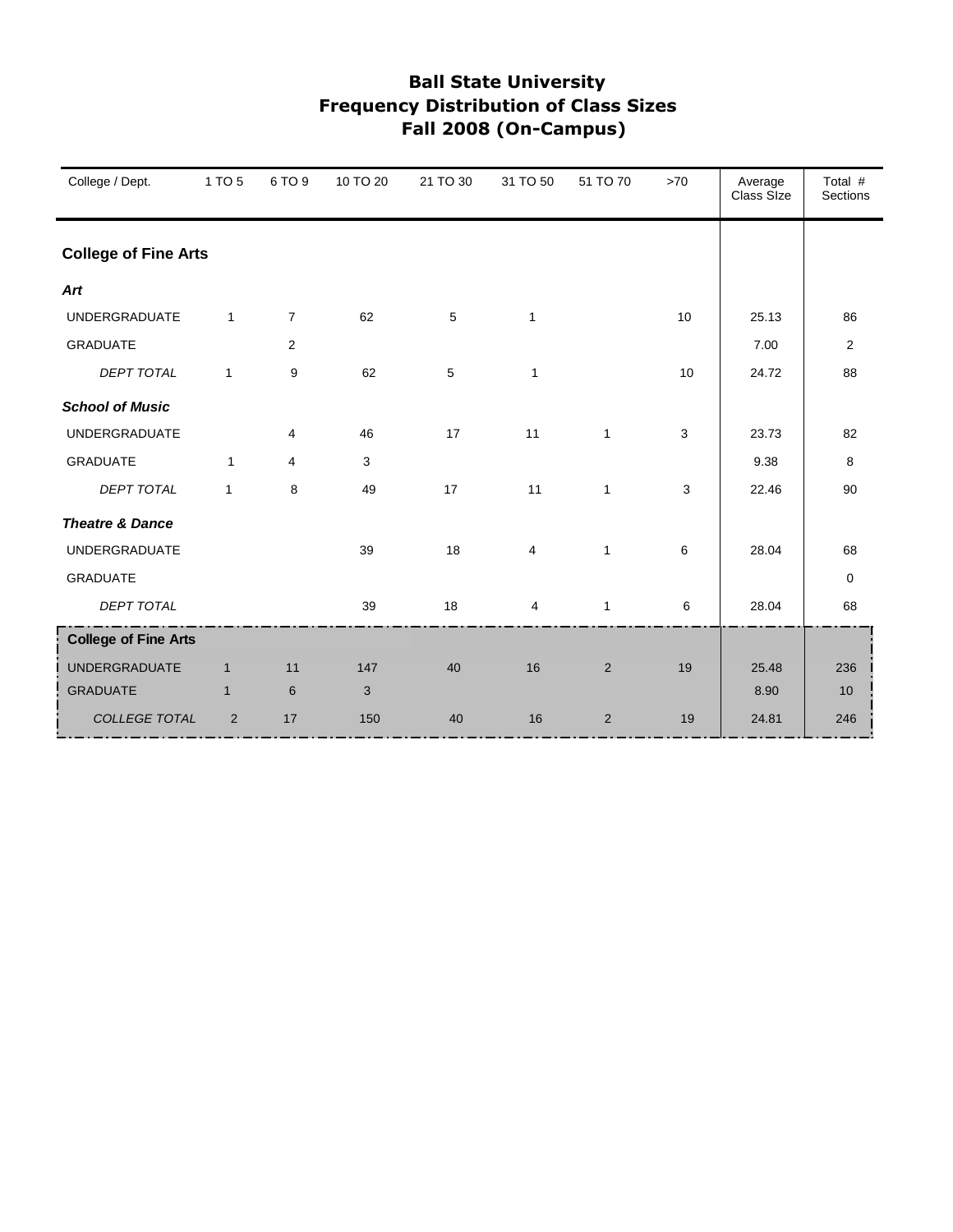| College / Dept.                           | 1 TO 5       | 6 TO 9       | 10 TO 20       | 21 TO 30         | 31 TO 50       | 51 TO 70     | $>70$          | Average<br>Class Size | Total #<br>Sections |
|-------------------------------------------|--------------|--------------|----------------|------------------|----------------|--------------|----------------|-----------------------|---------------------|
| <b>College of Sciences and Humanities</b> |              |              |                |                  |                |              |                |                       |                     |
| <b>Anthropology</b>                       |              |              |                |                  |                |              |                |                       |                     |
| UNDERGRADUATE                             |              |              | 4              | $5\phantom{.0}$  | $\bf8$         | $\mathbf{1}$ | $\overline{7}$ | 43.76                 | 25                  |
| <b>GRADUATE</b>                           |              | $\mathbf{1}$ | $\overline{2}$ |                  |                |              |                | 10.00                 | 3                   |
| DEPT TOTAL                                |              | $\mathbf{1}$ | 6              | $5\phantom{.0}$  | 8              | $\mathbf{1}$ | $\overline{7}$ | 40.14                 | 28                  |
| <b>Biology</b>                            |              |              |                |                  |                |              |                |                       |                     |
| UNDERGRADUATE                             |              | $\mathbf{1}$ | 13             | 11               | 3              |              | 10             | 42.68                 | 38                  |
| GRADUATE                                  |              |              | 1              |                  |                |              |                | 20.00                 | $\mathbf{1}$        |
| DEPT TOTAL                                |              | $\mathbf{1}$ | 14             | 11               | 3              |              | 10             | 42.10                 | 39                  |
| <b>Chemistry</b>                          |              |              |                |                  |                |              |                |                       |                     |
| <b>UNDERGRADUATE</b>                      |              |              | 2              | 2                | $\overline{7}$ | $\mathbf{1}$ | 9              | 80.62                 | 21                  |
| <b>GRADUATE</b>                           | $\mathbf{1}$ | $\mathbf{1}$ |                |                  |                |              |                | 6.00                  | $\overline{2}$      |
| DEPT TOTAL                                | $\mathbf{1}$ | $\mathbf{1}$ | $\sqrt{2}$     | $\overline{2}$   | $\overline{7}$ | $\mathbf{1}$ | 9              | 74.13                 | 23                  |
| <b>Computer Science</b>                   |              |              |                |                  |                |              |                |                       |                     |
| UNDERGRADUATE                             |              |              | 12             | $\overline{7}$   | 3              |              | 4              | 31.12                 | 26                  |
| <b>GRADUATE</b>                           |              | $\mathbf{1}$ | $\mathbf{1}$   |                  |                |              |                | 10.00                 | $\overline{2}$      |
| DEPT TOTAL                                |              | $\mathbf{1}$ | 13             | $\overline{7}$   | 3              |              | 4              | 29.61                 | 28                  |
| <b>Criminal Justice &amp; Criminology</b> |              |              |                |                  |                |              |                |                       |                     |
| UNDERGRADUATE                             |              |              | 6              | 9                | 10             |              | 3              | 38.25                 | 28                  |
| GRADUATE                                  |              |              | 1              |                  |                |              |                | 10.00                 | $\mathbf{1}$        |
| DEPT TOTAL                                |              |              | $\overline{7}$ | 9                | 10             |              | 3              | 37.28                 | 29                  |
| <b>English</b>                            |              |              |                |                  |                |              |                |                       |                     |
| UNDERGRADUATE                             |              | $\mathbf{1}$ | 56             | 177              |                |              |                | 22.38                 | 234                 |
| <b>GRADUATE</b>                           | $\mathbf{1}$ | 14           | $\overline{4}$ |                  |                |              |                | 8.63                  | $19$                |
| DEPT TOTAL                                | $\mathbf{1}$ | 15           | 60             | 177              |                |              |                | 21.35                 | 253                 |
| Geography                                 |              |              |                |                  |                |              |                |                       |                     |
| UNDERGRADUATE                             |              | $\mathbf{3}$ | 11             | $\boldsymbol{9}$ | 15             |              | $\mathbf{1}$   | 30.64                 | 39                  |
| GRADUATE                                  |              |              |                |                  |                |              |                |                       | $\mathsf{O}\xspace$ |
| DEPT TOTAL                                |              | 3            | 11             | 9                | 15             |              | $\mathbf{1}$   | 30.64                 | 39                  |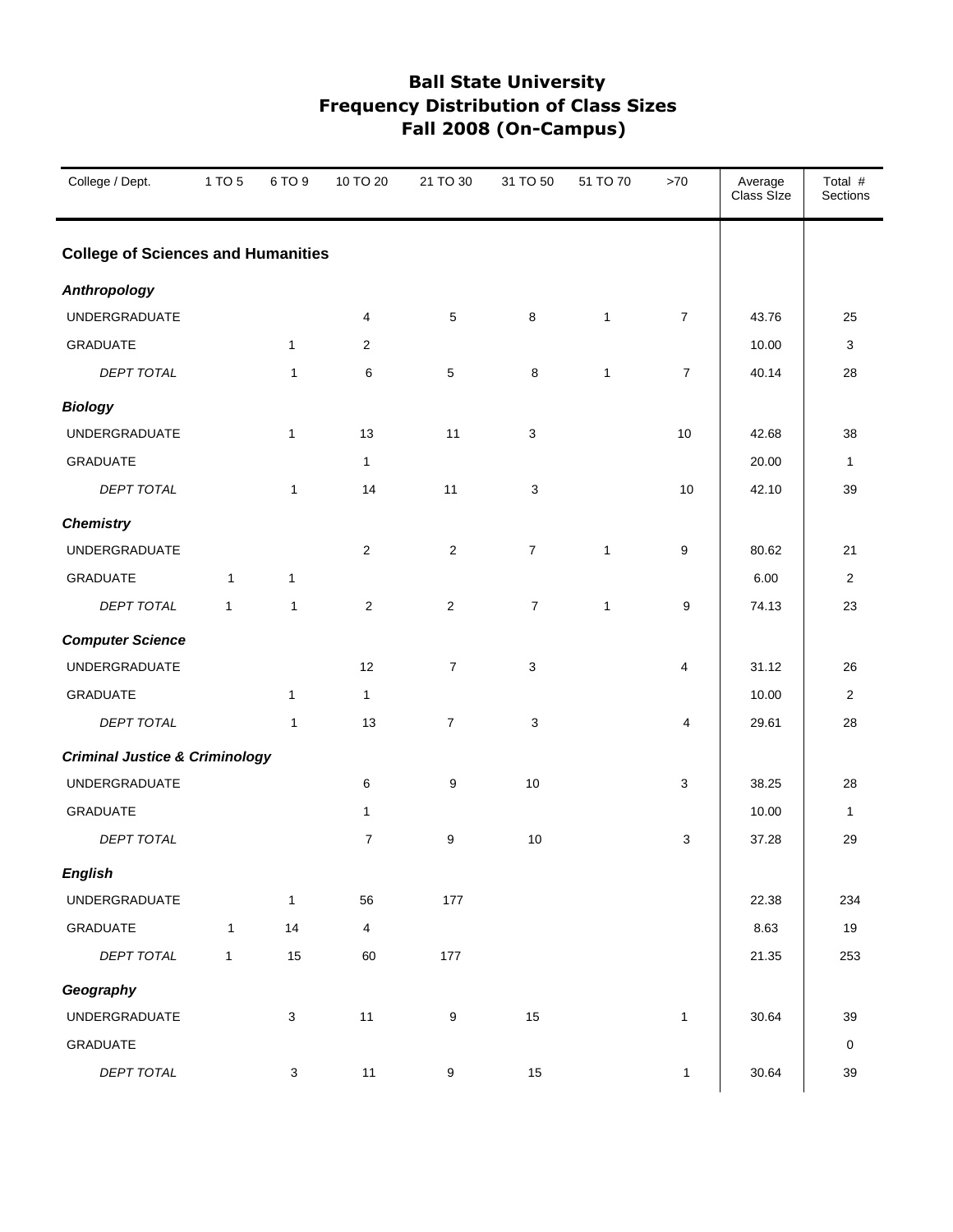| College / Dept.                         | 1 TO 5         | 6 TO 9          | 10 TO 20     | 21 TO 30       | 31 TO 50       | 51 TO 70       | $>70$          | Average<br>Class Size | Total #<br>Sections |
|-----------------------------------------|----------------|-----------------|--------------|----------------|----------------|----------------|----------------|-----------------------|---------------------|
| Geology                                 |                |                 |              |                |                |                |                |                       |                     |
| <b>UNDERGRADUATE</b>                    |                |                 | 4            | $\overline{4}$ |                |                | 5              | 44.85                 | 13                  |
| <b>GRADUATE</b>                         |                | $\mathbf{1}$    |              |                |                |                |                | 9.00                  | $\mathbf{1}$        |
| <b>DEPT TOTAL</b>                       |                | 1               | 4            | $\overline{4}$ |                |                | 5              | 42.29                 | 14                  |
| <b>History</b>                          |                |                 |              |                |                |                |                |                       |                     |
| <b>UNDERGRADUATE</b>                    |                |                 | 13           | 21             | 6              | 2              | 26             | 61.69                 | 68                  |
| <b>GRADUATE</b>                         |                |                 | 3            |                |                |                |                | 11.67                 | 3                   |
| <b>DEPT TOTAL</b>                       |                |                 | 16           | 21             | 6              | $\overline{2}$ | 26             | 59.58                 | 71                  |
| <b>Mathematical Sciences</b>            |                |                 |              |                |                |                |                |                       |                     |
| <b>UNDERGRADUATE</b>                    | $\mathbf{1}$   |                 | 13           | 30             | 50             |                | 10             | 36.95                 | 104                 |
| <b>GRADUATE</b>                         | $\mathbf{1}$   |                 | 5            | $\mathbf{1}$   |                |                |                | 15.00                 | $\overline{7}$      |
| <b>DEPT TOTAL</b>                       | $\overline{2}$ |                 | 18           | 31             | 50             |                | 10             | 35.57                 | 111                 |
| <b>Modern Languages &amp; Classics</b>  |                |                 |              |                |                |                |                |                       |                     |
| UNDERGRADUATE                           |                | $\overline{2}$  | 43           | 64             | 5              |                | $\overline{7}$ | 25.79                 | 121                 |
| <b>GRADUATE</b>                         |                |                 |              |                |                |                |                |                       | 0                   |
| DEPT TOTAL                              |                | 2               | 43           | 64             | 5              |                | $\overline{7}$ | 25.79                 | 121                 |
| <b>Natural Resources &amp; Env Mgmt</b> |                |                 |              |                |                |                |                |                       |                     |
| <b>UNDERGRADUATE</b>                    |                |                 | 5            | 8              | 4              | 4              |                | 30.95                 | 21                  |
| <b>GRADUATE</b>                         |                | 1               |              |                |                |                |                | 7.00                  | 1                   |
| <b>DEPT TOTAL</b>                       |                | $\mathbf{1}$    | 5            | 8              | 4              | 4              |                | 29.86                 | 22                  |
| Philosophy                              |                |                 |              |                |                |                |                |                       |                     |
| UNDERGRADUATE                           |                |                 | $\mathbf{1}$ | 5              | 22             |                | $\overline{2}$ | 46.27                 | $30\,$              |
| <b>GRADUATE</b>                         |                |                 |              |                |                |                |                |                       | $\pmb{0}$           |
| DEPT TOTAL                              |                |                 | $\mathbf{1}$ | $\overline{5}$ | 22             |                | $\sqrt{2}$     | 46.27                 | $30\,$              |
| <b>Physics &amp; Astronomy</b>          |                |                 |              |                |                |                |                |                       |                     |
| <b>UNDERGRADUATE</b>                    |                | $5\phantom{.0}$ | 9            | $\mathbf{1}$   | 5              |                | 11             | 46.65                 | 31                  |
| <b>GRADUATE</b>                         |                |                 |              |                |                |                |                |                       | $\pmb{0}$           |
| DEPT TOTAL                              |                | $\sqrt{5}$      | 9            | $\mathbf{1}$   | 5              |                | $11$           | 46.65                 | 31                  |
| <b>Physiology &amp; Health Science</b>  |                |                 |              |                |                |                |                |                       |                     |
| UNDERGRADUATE                           |                |                 | 11           | 15             | $\overline{7}$ | $\mathbf{1}$   | 11             | 52.93                 | 45                  |
| GRADUATE                                |                |                 |              |                |                |                |                |                       | 0                   |
| DEPT TOTAL                              |                |                 | 11           | 15             | $\overline{7}$ | $\mathbf{1}$   | 11             | 52.93                 | 45                  |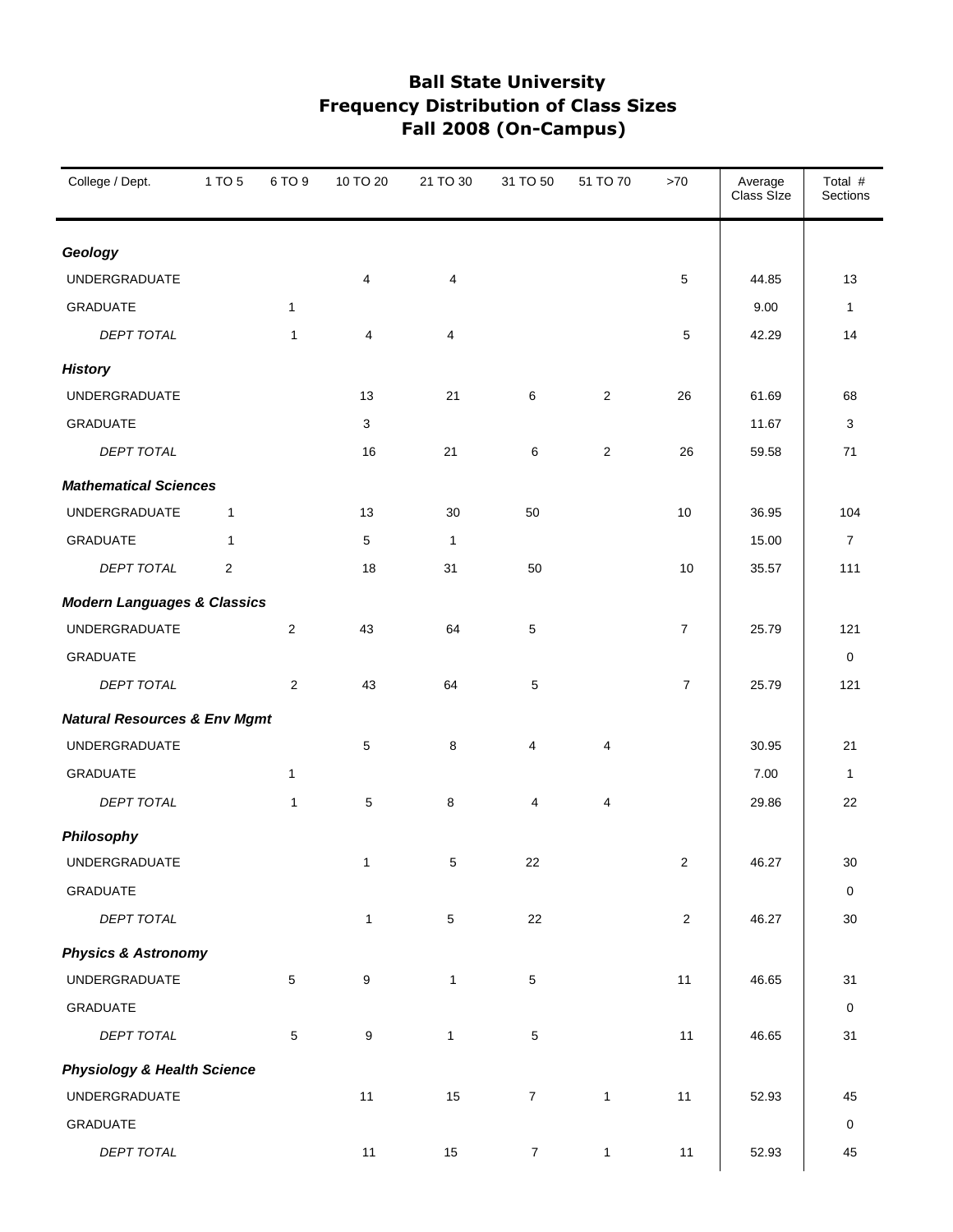| College / Dept.                           | 1 TO 5         | 6 TO 9       | 10 TO 20       | 21 TO 30       | 31 TO 50       | 51 TO 70         | >70            | Average<br>Class Size | Total #<br><b>Sections</b> |
|-------------------------------------------|----------------|--------------|----------------|----------------|----------------|------------------|----------------|-----------------------|----------------------------|
| <b>Political Science</b>                  |                |              |                |                |                |                  |                |                       |                            |
| UNDERGRADUATE                             |                | 5            | 8              | 6              | 3              | $\boldsymbol{7}$ | 3              | 35.25                 | 32                         |
| <b>GRADUATE</b>                           | 2              | 1            | 3              |                |                |                  |                | 9.67                  | 6                          |
| <b>DEPT TOTAL</b>                         | $\overline{2}$ | 6            | 11             | 6              | 3              | $\overline{7}$   | 3              | 31.21                 | 38                         |
| <b>Psychological Science</b>              |                |              |                |                |                |                  |                |                       |                            |
| UNDERGRADUATE                             |                |              | 9              | 9              | 21             | $\mathbf{1}$     | $\overline{7}$ | 56.87                 | 47                         |
| <b>GRADUATE</b>                           | $\mathbf{1}$   |              | 8              | 1              |                |                  |                | 13.60                 | 10                         |
| <b>DEPT TOTAL</b>                         | $\mathbf{1}$   |              | 17             | 10             | 21             | $\mathbf{1}$     | $\overline{7}$ | 49.28                 | 57                         |
| <b>Social Work</b>                        |                |              |                |                |                |                  |                |                       |                            |
| <b>UNDERGRADUATE</b>                      |                | $\mathbf{1}$ | 9              | 13             |                |                  |                | 21.13                 | 23                         |
| <b>GRADUATE</b>                           |                |              |                |                |                |                  |                |                       | 0                          |
| DEPT TOTAL                                |                | $\mathbf{1}$ | 9              | 13             |                |                  |                | 21.13                 | 23                         |
| Sociology                                 |                |              |                |                |                |                  |                |                       |                            |
| <b>UNDERGRADUATE</b>                      |                |              | $\mathbf{2}$   | 3              | 5              |                  | $\overline{7}$ | 95.18                 | 17                         |
| <b>GRADUATE</b>                           |                | 3            |                |                |                |                  |                | 7.67                  | 3                          |
| DEPT TOTAL                                |                | 3            | $\mathbf{2}$   | 3              | 5              |                  | $\overline{7}$ | 82.05                 | 20                         |
| <b>Speech Pathology &amp; Audiology</b>   |                |              |                |                |                |                  |                |                       |                            |
| UNDERGRADUATE                             |                |              | $\mathbf{1}$   | 3              | $\overline{7}$ | $\overline{c}$   |                | 38.77                 | 13                         |
| <b>GRADUATE</b>                           | 2              | 3            | 1              | 2              | 4              |                  |                | 21.17                 | 12                         |
| DEPT TOTAL                                | 2              | 3            | $\overline{c}$ | 5              | 11             | $\overline{c}$   |                | 30.32                 | 25                         |
| <b>Womens Studies</b>                     |                |              |                |                |                |                  |                |                       |                            |
| UNDERGRADUATE                             |                |              | 6              | 4              |                |                  |                | 17.80                 | 10                         |
| GRADUATE                                  |                |              |                |                |                |                  |                |                       | 0                          |
| DEPT TOTAL                                |                |              | 6              | 4              |                |                  |                | 17.80                 | $10$                       |
| <b>College of Sciences and Humanities</b> |                |              |                |                |                |                  |                |                       |                            |
| <b>UNDERGRADUATE</b>                      | $\mathbf{1}$   | 18           | 238            | 406            | 181            | 19               | 123            | 37.44                 | 986                        |
| GRADUATE                                  | 8              | 26           | 29             | $\overline{4}$ | $\overline{4}$ |                  |                | 12.44                 | $71\,$                     |
| COLLEGE TOTAL                             | 9              | 44           | 267            | 410            | 185            | 19               | 123            | 35.76                 | 1057                       |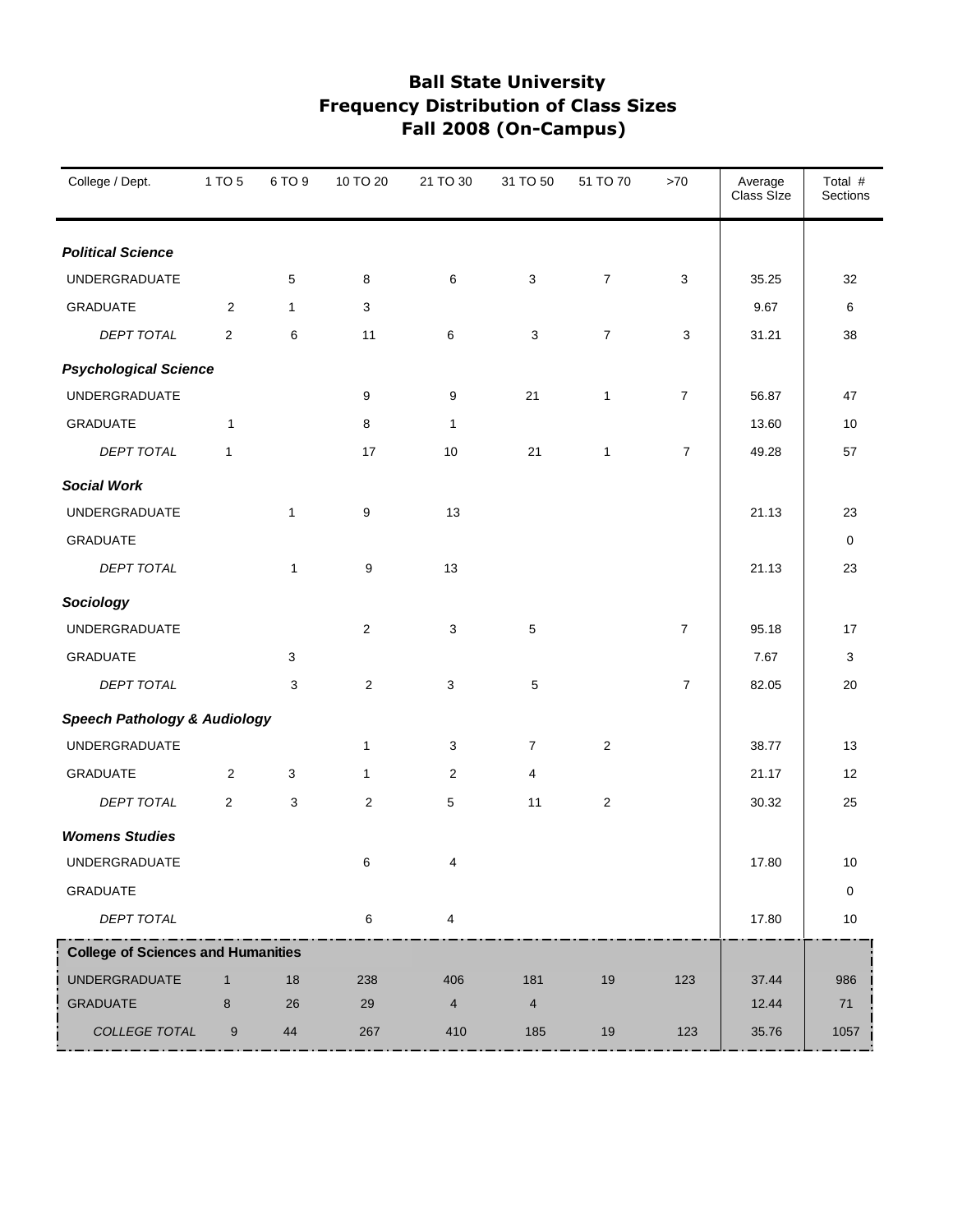| College / Dept.                   | 1 TO 5       | 6 TO 9         | 10 TO 20       | 21 TO 30       | 31 TO 50     | 51 TO 70       | >70          | Average<br>Class Size | Total #<br>Sections |
|-----------------------------------|--------------|----------------|----------------|----------------|--------------|----------------|--------------|-----------------------|---------------------|
| <b>Miller College of Business</b> |              |                |                |                |              |                |              |                       |                     |
| <b>Accounting</b>                 |              |                |                |                |              |                |              |                       |                     |
| <b>UNDERGRADUATE</b>              |              |                | 5              | 13             | 19           |                |              | 30.62                 | 37                  |
| <b>GRADUATE</b>                   |              |                |                | 3              |              | $\mathbf{1}$   |              | 33.25                 | 4                   |
| DEPT TOTAL                        |              |                | 5              | 16             | 19           | 1              |              | 30.88                 | 41                  |
| <b>Economics</b>                  |              |                |                |                |              |                |              |                       |                     |
| <b>UNDERGRADUATE</b>              |              | $\overline{2}$ | $\overline{4}$ | 8              | 24           | $\overline{7}$ | $\mathbf{1}$ | 38.11                 | 46                  |
| <b>GRADUATE</b>                   | 1            |                |                |                | $\mathbf{1}$ |                |              | 23.00                 | 2                   |
| DEPT TOTAL                        | $\mathbf{1}$ | 2              | 4              | 8              | 25           | $\overline{7}$ | $\mathbf{1}$ | 37.48                 | 48                  |
| <b>Finance</b>                    |              |                |                |                |              |                |              |                       |                     |
| <b>UNDERGRADUATE</b>              | $\mathbf{1}$ |                | 6              | $\overline{2}$ | 25           | $\overline{2}$ |              | 33.75                 | 36                  |
| <b>GRADUATE</b>                   |              |                | 1              |                |              |                |              | 18.00                 | $\mathbf{1}$        |
| DEPT TOTAL                        | 1            |                | $\overline{7}$ | $\overline{2}$ | 25           | $\overline{2}$ |              | 33.32                 | 37                  |
| Info Systems & Oper Mgmt          |              |                |                |                |              |                |              |                       |                     |
| <b>UNDERGRADUATE</b>              | $\mathbf{1}$ | $\overline{2}$ | 11             | 8              | 21           | 4              |              | 31.83                 | 47                  |
| <b>GRADUATE</b>                   |              |                |                | $\mathbf{1}$   |              |                |              | 26.00                 | $\mathbf{1}$        |
| DEPT TOTAL                        | $\mathbf{1}$ | $\overline{2}$ | 11             | 9              | 21           | 4              |              | 31.71                 | 48                  |
| <b>Marketing &amp; Management</b> |              |                |                |                |              |                |              |                       |                     |
| <b>UNDERGRADUATE</b>              |              |                | 5              | 16             | 33           | $\mathbf{1}$   |              | 33.07                 | 55                  |
| <b>GRADUATE</b>                   |              | $\mathbf{1}$   | $\mathbf{1}$   | $\overline{2}$ |              |                |              | 19.00                 | 4                   |
| <b>DEPT TOTAL</b>                 |              | $\mathbf{1}$   | 6              | 18             | 33           | 1              |              | 32.12                 | 59                  |
| <b>Miller College of Business</b> |              |                |                |                |              |                |              |                       |                     |
| <b>UNDERGRADUATE</b>              | 2            | $\overline{4}$ | 31             | 47             | 122          | 14             | $\mathbf{1}$ | 33.56                 | 221                 |
| <b>GRADUATE</b>                   | $\mathbf{1}$ | $\mathbf{1}$   | $\mathbf 2$    | $6\phantom{1}$ | $\mathbf{1}$ | $\mathbf{1}$   |              | 24.92                 | 12                  |
| <b>COLLEGE TOTAL</b>              | 3            | $5\phantom{1}$ | 33             | 53             | 123          | 15             | $\mathbf{1}$ | 33.11                 | 233                 |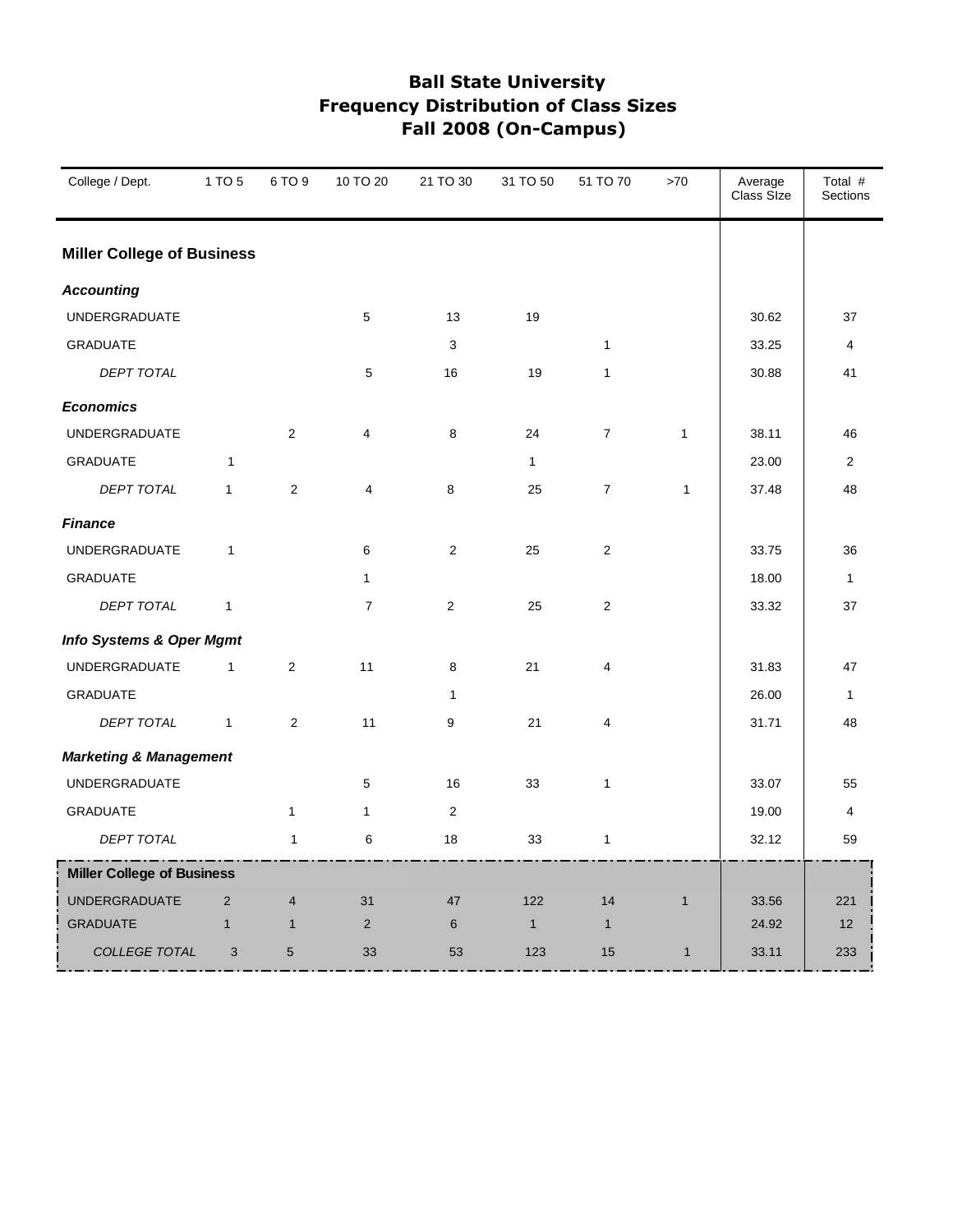| College / Dept.               | 1 TO 5         | 6 TO 9         | 10 TO 20     | 21 TO 30       | 31 TO 50       | 51 TO 70 | >70          | Average<br>Class Size | Total #<br>Sections |
|-------------------------------|----------------|----------------|--------------|----------------|----------------|----------|--------------|-----------------------|---------------------|
| <b>Teachers College</b>       |                |                |              |                |                |          |              |                       |                     |
| <b>Counseling Psychology</b>  |                |                |              |                |                |          |              |                       |                     |
| <b>UNDERGRADUATE</b>          |                |                | 6            | 10             |                |          |              | 22.44                 | 16                  |
| <b>GRADUATE</b>               |                | 4              | 9            | 4              | $\mathbf{1}$   |          |              | 15.56                 | 18                  |
| <b>DEPT TOTAL</b>             |                | 4              | 15           | 14             | $\mathbf{1}$   |          |              | 18.79                 | 34                  |
| <b>Educational Leadership</b> |                |                |              |                |                |          |              |                       |                     |
| UNDERGRADUATE                 |                |                |              |                |                |          |              |                       | $\mathbf 0$         |
| GRADUATE                      |                |                | $\mathbf{1}$ | $\mathbf{1}$   | $\mathbf{1}$   |          |              | 24.00                 | 3                   |
| <b>DEPT TOTAL</b>             |                |                | $\mathbf{1}$ | $\mathbf{1}$   | $\mathbf{1}$   |          |              | 24.00                 | 3                   |
| <b>Educational Psychology</b> |                |                |              |                |                |          |              |                       |                     |
| UNDERGRADUATE                 |                | $\mathbf{1}$   | 9            | 16             | 14             |          |              | 26.00                 | 40                  |
| <b>GRADUATE</b>               |                |                | 9            | 4              |                |          |              | 17.54                 | 13                  |
| DEPT TOTAL                    |                | $\mathbf{1}$   | 18           | 20             | 14             |          |              | 23.92                 | 53                  |
| <b>Educational Studies</b>    |                |                |              |                |                |          |              |                       |                     |
| UNDERGRADUATE                 |                | $\mathbf{1}$   | 18           | 14             | $\mathbf{1}$   |          | $\mathbf{1}$ | 20.69                 | 35                  |
| <b>GRADUATE</b>               | $\overline{7}$ | 3              | 8            | 4              |                |          |              | 11.82                 | 22                  |
| DEPT TOTAL                    | $\overline{7}$ | 4              | 26           | 18             | 1              |          | $\mathbf{1}$ | 17.26                 | 57                  |
| <b>Elementary Education</b>   |                |                |              |                |                |          |              |                       |                     |
| UNDERGRADUATE                 |                |                | 20           | 28             | $\mathbf{1}$   |          |              | 22.18                 | 49                  |
| <b>GRADUATE</b>               |                |                |              |                |                |          |              |                       | 0                   |
| <b>DEPT TOTAL</b>             |                |                | 20           | 28             | 1              |          |              | 22.18                 | 49                  |
| <b>Special Education</b>      |                |                |              |                |                |          |              |                       |                     |
| UNDERGRADUATE                 |                | $\overline{2}$ | 13           | $\overline{7}$ | 5              |          |              | 20.48                 | $27\,$              |
| GRADUATE                      |                |                | $\mathbf{1}$ |                |                |          |              | 10.00                 | $\mathbf{1}$        |
| DEPT TOTAL                    |                | $\overline{2}$ | 14           | $\overline{7}$ | 5              |          |              | 20.11                 | 28                  |
| <b>Teachers College</b>       |                |                |              |                |                |          |              |                       |                     |
| <b>UNDERGRADUATE</b>          |                | $\overline{4}$ | 66           | 75             | 21             |          | $\mathbf{1}$ | 22.53                 | 167                 |
| <b>GRADUATE</b>               | $\overline{7}$ | $\overline{7}$ | 28           | 13             | $\overline{2}$ |          |              | 14.91                 | 57                  |
| COLLEGE TOTAL                 | $\overline{7}$ | 11             | 94           | 88             | 23             |          | $\mathbf{1}$ | 20.59                 | 224                 |